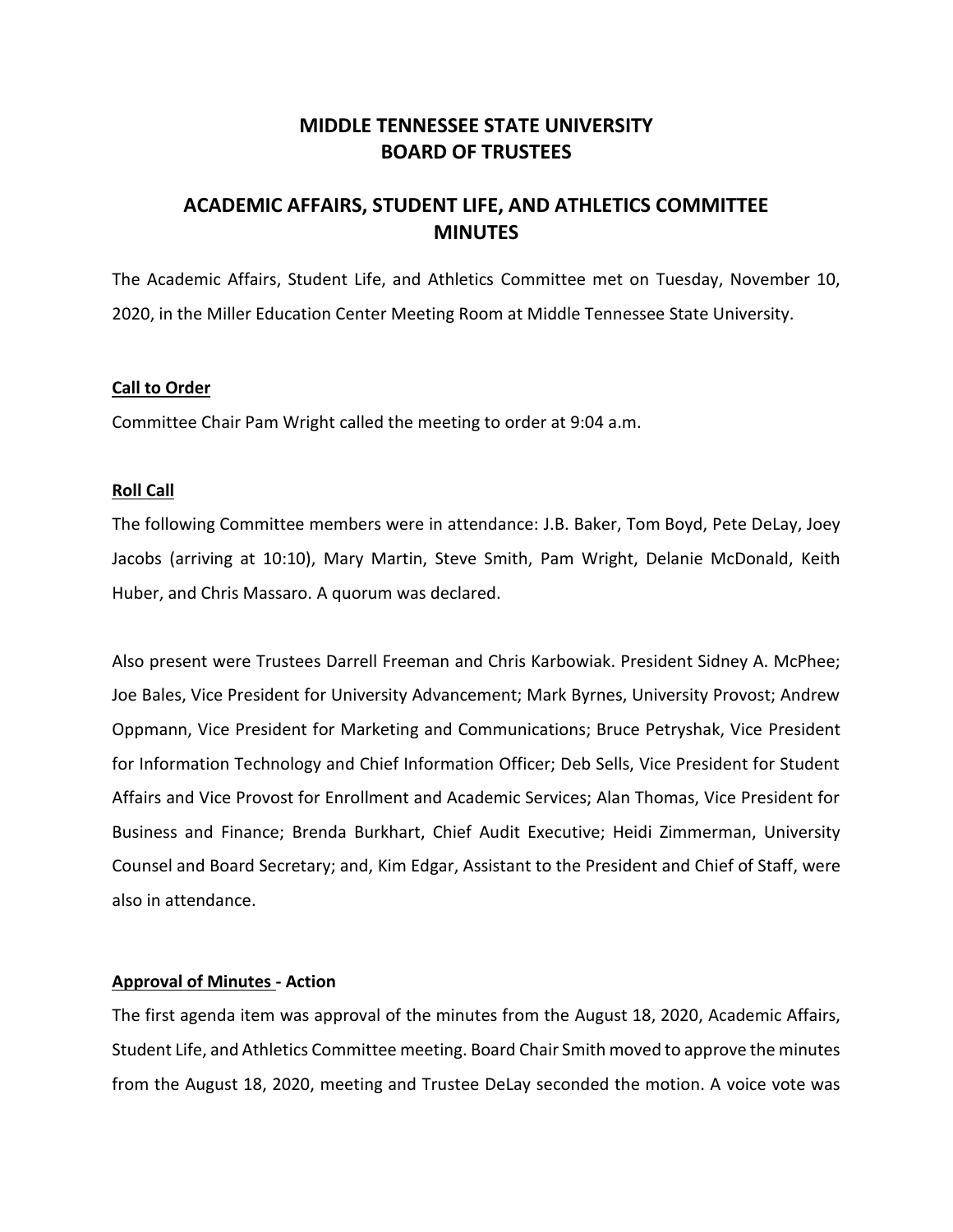taken and the motion to approve the minutes from the August 18, 2020, meeting of the Academic Affairs, Student Life, and Athletics Committee passed unanimously.

#### **COVID-19 Response – Information**

Committee Chair Wright indicated they would take the next item out of order and would consider information on the Campus COVID-19 Response. At the request of Chairman Smith, President McPhee gave an update on MTSU's decisions made and actions taken in response to the COVID-19 pandemic to mitigate risk for students, faculty, and staff. At the onset in March, President McPhee convened the Campus Crisis Leadership Team, which transformed into the Executive Leadership Team to include the Student Health Center Director and the Medical Director. The team met bi-weekly, sometimes over the weekend, to deal with issues connected with the pandemic. They worked diligently to put in place protocols, procedures, and operational policies to address the pandemic. Throughout this time, an effort has been made to keep the Board fully informed of all actions and decisions. On May 27, a Zoom meeting with the trustees took place to inform them about the comprehensive action plan to re-open campus. The trustees were informed about policies and procedures to guide operations for the university, allowing it to reopen. These steps, taken to manage the day-to-day operations of the institution, fall within the authority delegated by the Board to the President. With Policy 825-A COVID-19 Illness and the *Charting Our Course* campus plan to guide faculty, staff, administrators and students, the campus was safely opened on August 24 and there has not been a major outbreak during this time.

In addition to Executive Team meetings twice per week, President McPhee meets weekly with medical personnel to discuss protocols, issues, and concerns regarding athletes on campus. Medical Director Dr. Eric Clark, Student Health Center Director Richard Chapman, and Dr. Paul Patel, NCAA sanctioned physician, were introduced and prepared to answer any questions.

President McPhee stated that the advice and counsel of state and local public health officials and campus medical professionals have been followed. Chairman Smith assisted in securing a commitment of 1,000 tests per month. Dr. McPhee stated that while everything done has not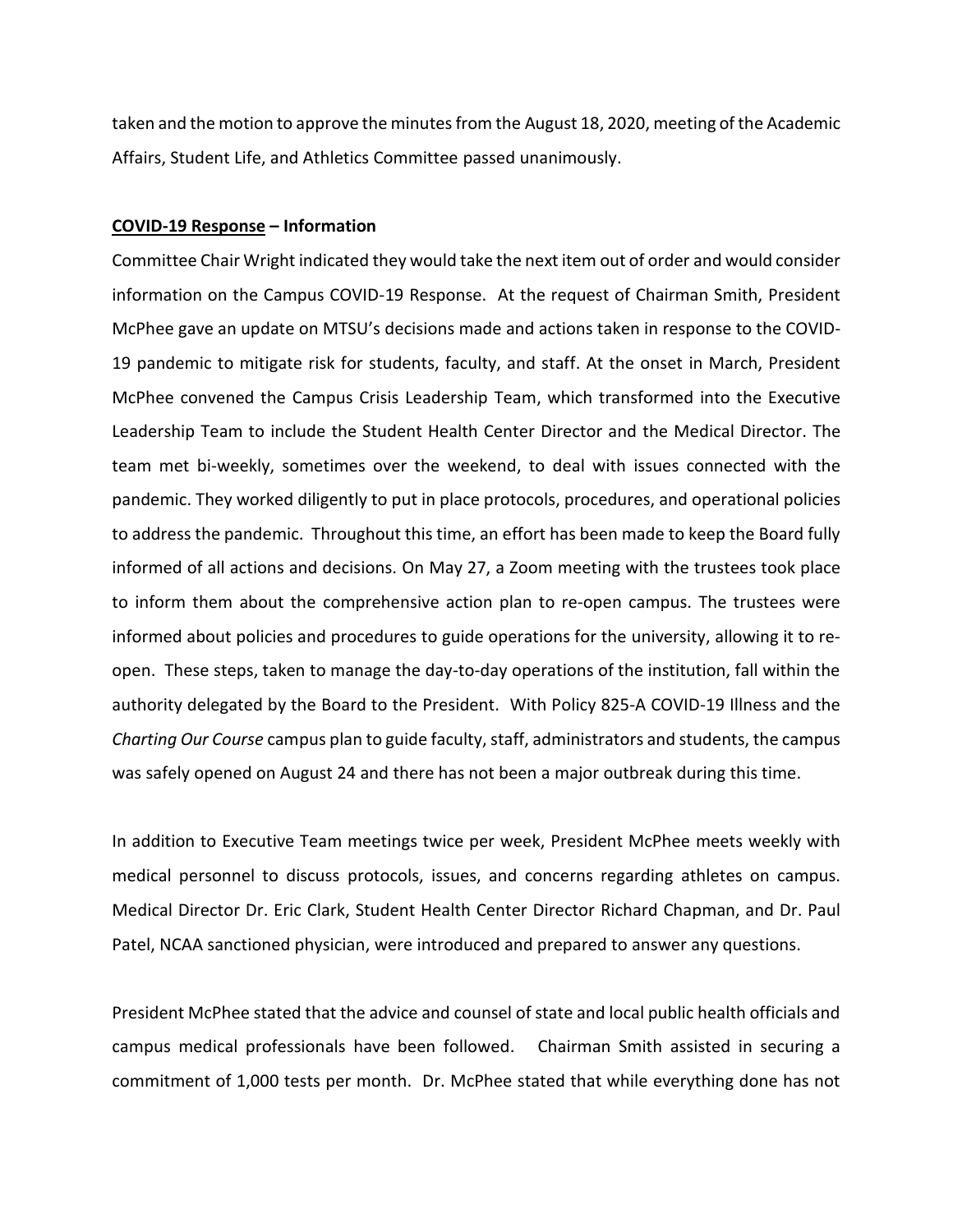been perfect and done 100% correctly, nonetheless a relatively good job in managing this virus continues to be done.

President McPhee asked Chris Massaro to give an update about Athletics efforts to monitor and mitigate COVID-19. Mr. Massaro stressed that there is a trustworthy process in place for athletes. Dr. Patel serves as chief medical officer for Athletics and oversees weekly meetings. The meetings start with test results. Athletics has an arrangement with Path Group to send reports to Student Health Services and the State of Tennessee. The Athletics Compliance Officer spot audits the test results and reporting. Any policy changes are discussed in the weekly meetings. Athletics wants to make sure there is integrity in the process, and they try to address issues that would strike at the integrity of the process. He stated that President McPhee has always made sure these processes can stand in the public light. Mr. Massaro praised the efforts of the training room staff along with medical personnel.

Trustee Freeman asked how many tests per week are administered to athletes. Mr. Massaro said 600 tests per week as determined by NCAA, C-USA, and internal controls. Approximately 400 athletes have taken 5,000 tests and 64 have been positive as of that date.

Dr. Clark advised that MTSU is administering around 300 tests per week to the rest of the student population on campus. There is an 11% positivity rate of symptomatic students and 2.26% positive rate of asymptomatic students. MTSU is the only university doing testing and contact tracing seven days per week.

There are weekly consultations with the state epidemiologist and liaison who recommend against mass testing because it is a point-in-time and could vary the next day. They advised that resources be put towards testing symptomatic individuals since the positive rate was so low for surveillance testing. Fourteen-day quarantine is better than surveillance testing at this point.

The campus community is keeping density down, practicing social distancing and masking in classrooms. There have not been documented any cases from spreading in a classroom.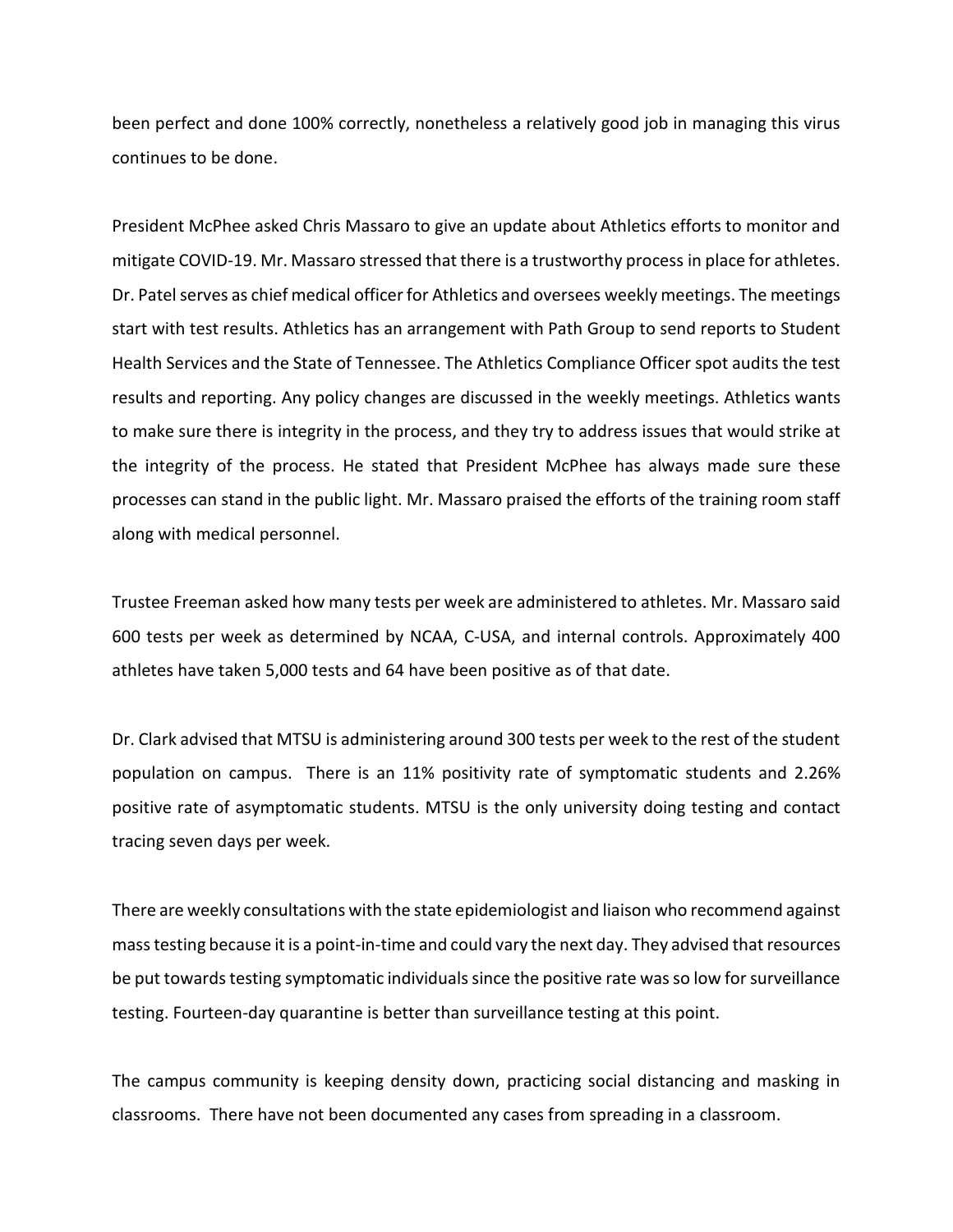Trustee Martin inquired about the general wellbeing of students. Dr. Clark stated that he sees depression and anxiety daily in the clinic because this is an age group where social interaction is needed but has been shut down dramatically. It is a difficult balancing act, but all decisions are based on science and safety.

Dr. McPhee reminded the Committee that through surveys, it was learned that students (and parents) want to be on campus and feel safer on campus, and if the campus were to close, they would not return.

Chairman Smith congratulated Dr. Clark and expressed admiration for the work that has been done. The Committee applauded Dr. Clark.

Committee Chair Wright felt it was appropriate for the Committee to make the recommendation that it supports and endorses the administration's action and effort. In order to do this, she made a motion to move this COVID-19 Information Item to an Action Item. Chairman Smith seconded the motion. A voice vote was taken and the motion to move the Information Item to an Action item carried.

Trustee Baker moved to acknowledge, support, commend, and endorse the administration's actions and responses with regard to the COVID-19 pandemic. Trustee Martin seconded the motion and added that the early response, decision infrastructure, wide communication, and the continuation of ongoing projects are important to the health and future of MTSU. She commended the way MTSU modified instruction, graduated students, and kept everyone safe and working.

A voice vote was taken and the motion to acknowledge, support, commend, and endorse the administration's actions and responses with regard to the COVID-19 pandemic carried.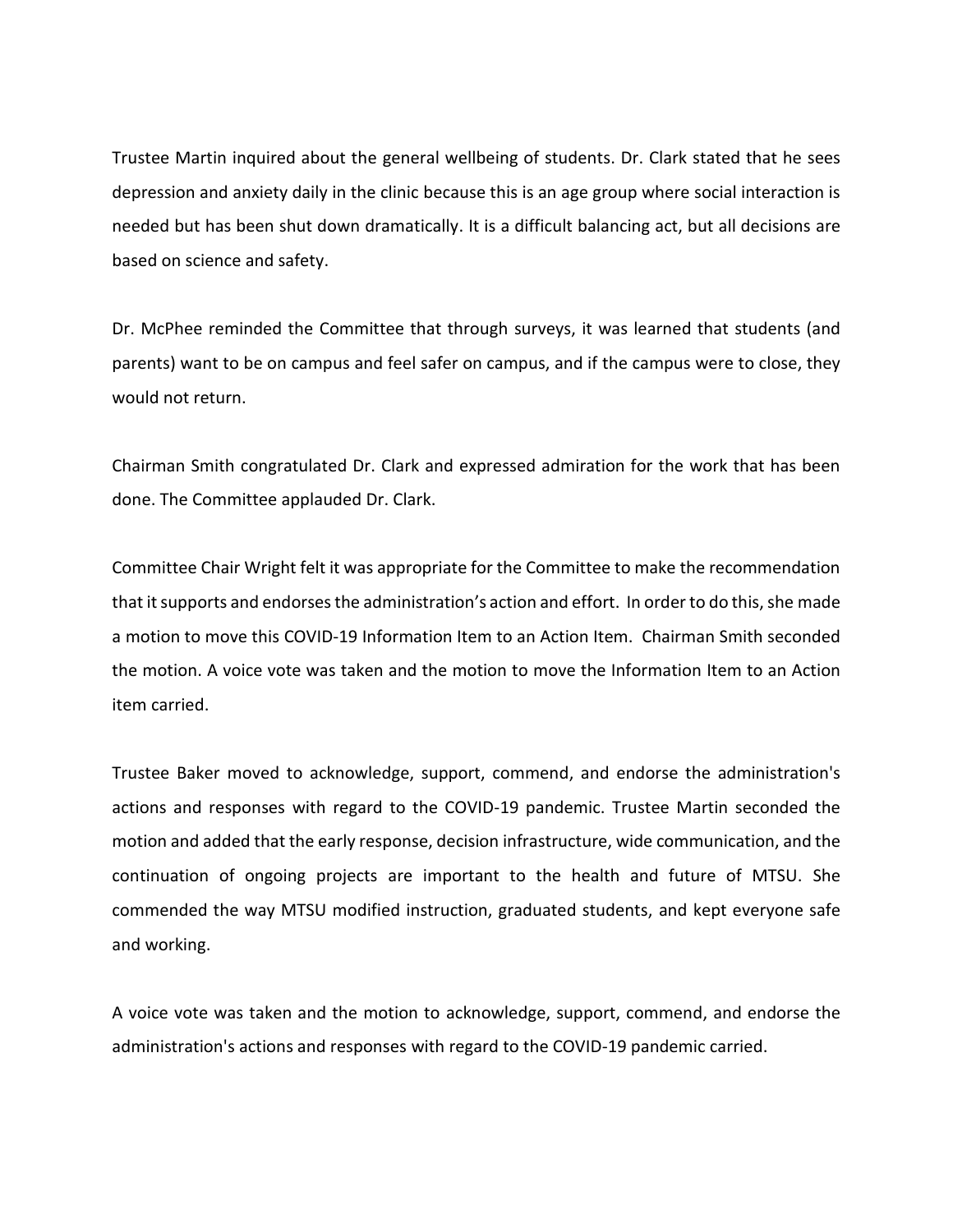# **Approval of New Academic Degree Program – Action**

# **Master of Science in Physician Assistant Studies**

Provost Byrnes told the Committee that the Master of Science in Physician Assistant Studies program has been a long time coming. Program leadership has already been hired, as specified by the accrediting agency, and the first cohort will begin May 2022. Graduates of this program will have excellent, well-paying prospects for employment.

A motion was made by Chairman Smith to approve the Master of Science in Physician Assistant Studies and Trustee DeLay seconded the motion. During discussion, Chairman Smith asked what the Physician Assistant Studies students must do to be employed after graduation. Provost Byrnes explained that students have hours of clinical experience and must pass a licensure exam. Trustee Boyd suggested consideration of a differential tuition rate due to future equipment costs. Trustee Martin asked about capping the program at 84 students as going beyond 84 would require more faculty and space.

A voice vote was taken and the motion to approve the Master of Science in Physician Assistant Studies passed unanimously.

### **Approval of Expedited Tenure - Action**

A new chief online learning officer was hired after a very competitive search. Pre-pandemic, an institutional goal was to expand online enrollment and offerings, and post-pandemic, it is advantageous to continue this momentum.

Trustee Boyd moved to approve expedited tenure for Trey Martindale and Trustee Martin seconded the motion. A voice vote was taken and the motion to approve expedited tenure for Trey Martindale passed unanimously.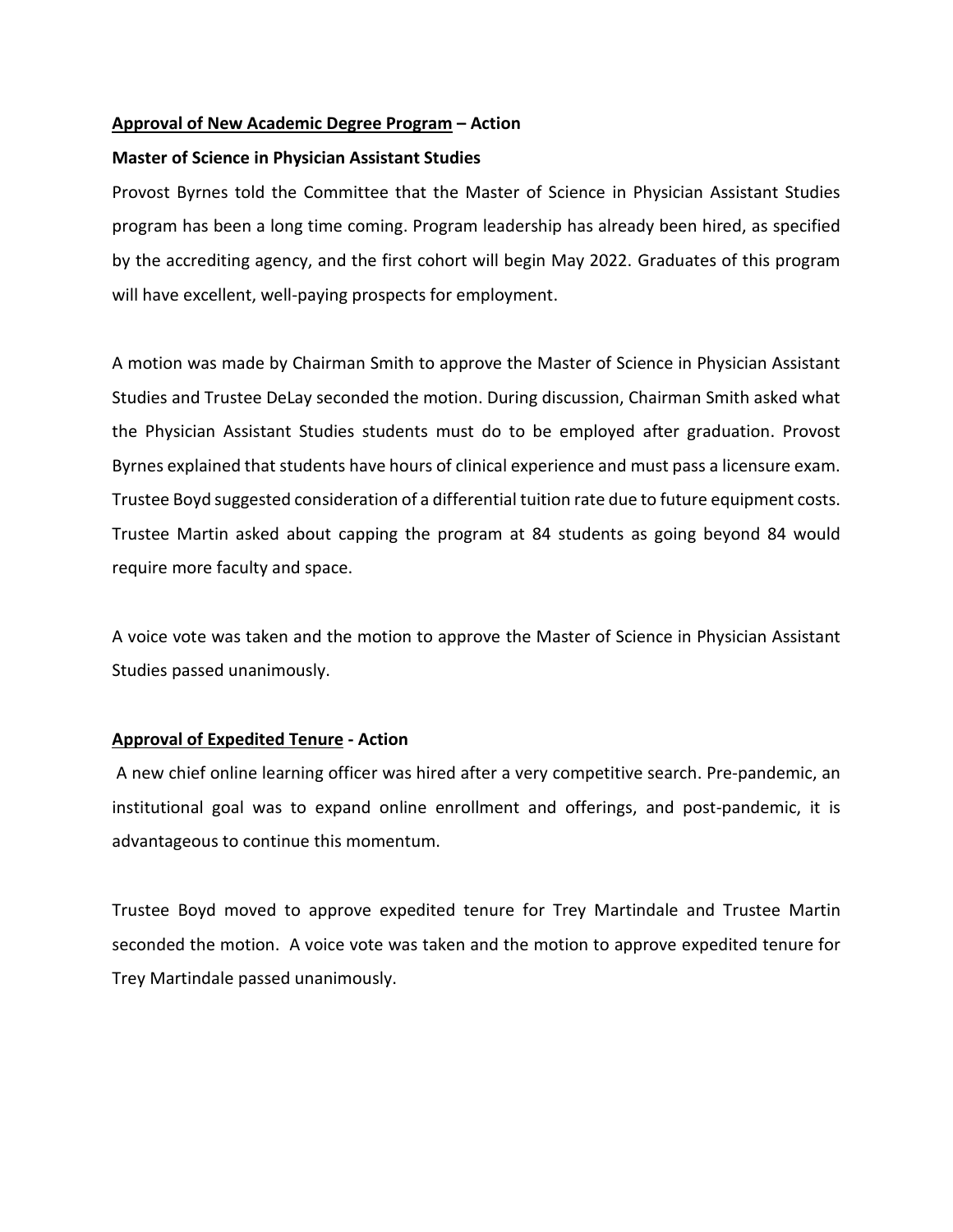### **Approval of New Policy - Action**

# **204-A Tenure Policy Amendment**

Typically, a faculty member applies for tenure at the beginning of their sixth year, but a provision in Policy 204 Tenure allows for stopping the tenure clock for one year due to illness or other life event. This policy provides for the grant of one additional year of clock stoppage, if requested, due to COVID-19. Not only have faculty spent numerous hours transitioning their classes to online delivery, but their research and service activities have been curtailed because they are not able to travel to conferences or deal with human subjects.

Trustee DeLay moved to approve 204-A Tenure Policy Amendment and Trustee Boyd seconded the motion. A voice vote was taken and the motion to approve 204-A Tenure Policy Amendment passed unanimously.

### **Approval of Revisions to Policy - Action**

# **206 Tenure and Promotion Appeals**

Policy 206 outlines procedures for faculty who want to appeal the provost's tenure recommendation to the president. The policy has been utilized a couple of times in the last few years, and areas requiring more clarity are proposed in this revision.

Trustee Baker moved to approve revisions to 206 Tenure and Promotion Appeals, and Trustee DeLay seconded the motion. A voice vote was taken and the motion to approve revisions to Policy 206 Tenure and Promotion Appeals passed unanimously.

# **Performance Metrics - Information**

Provost Byrnes stated that the Board has made requests for various performance metrics and indicated that the summary format was approved at a previous meeting. He pointed out that retention and graduation numbers have improved significantly. Dr. Sells distributed an overview of the previous year's recruitment activities.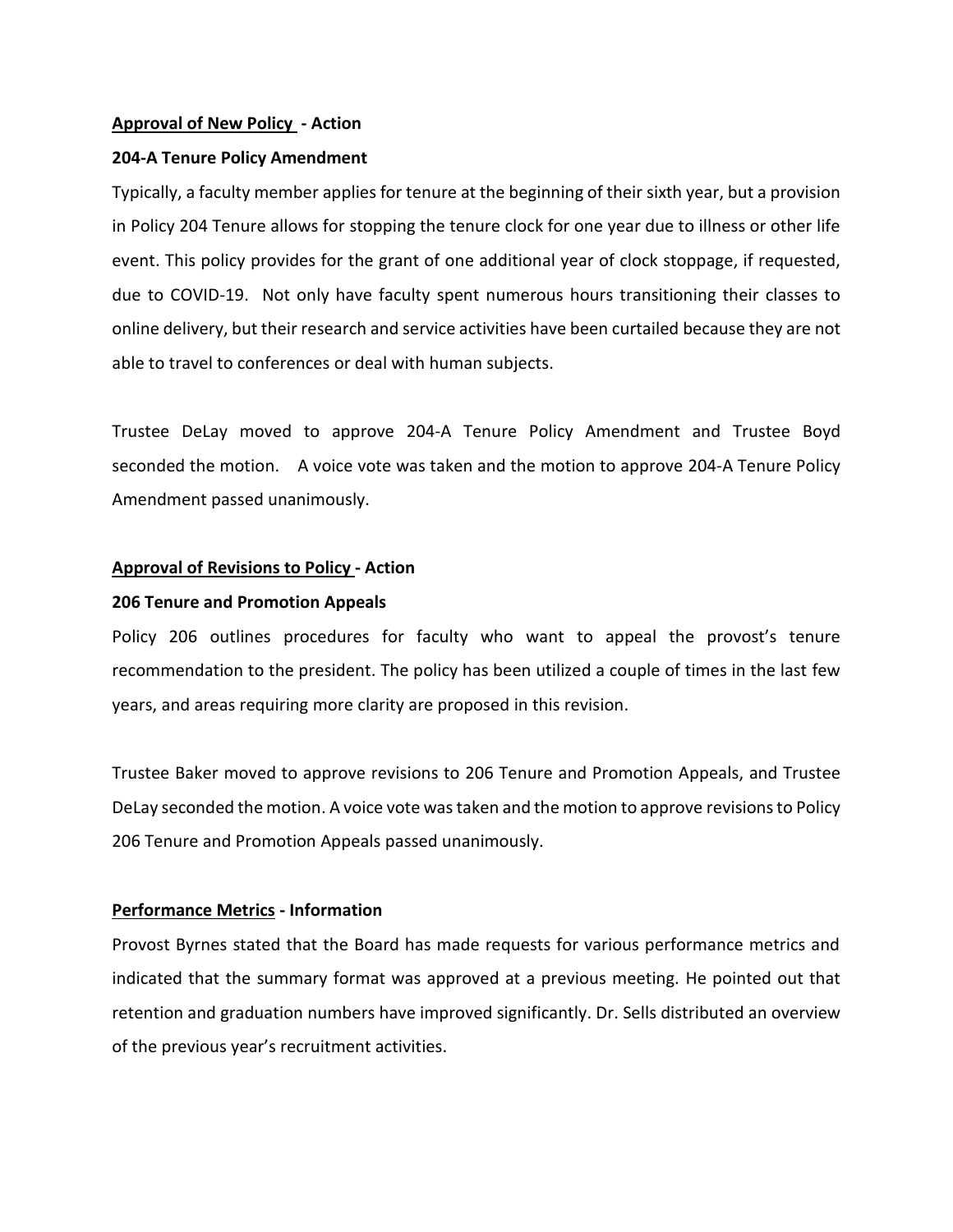#### **Athletics Update - Information**

Chris Massaro gave an academic update and provided graduate success rates. These numbers have been submitted to NCAA and will be announced in the Spring. Academic Progress Rate measures in real time what the Graduation Success Rate will be five years from now.

#### **Diversity Efforts - Information**

President McPhee said this presentation was added to follow up on an item from the last Committee meeting on graduation rates concerning other populations. Provost Byrnes introduced Dr. Vincent Windrow, Associate Vice Provost for Student Success, who has a particular interest in graduation rates for students of color.

Dr. Windrow said the Quest for Student Success 2013-2016's five functions and features helped to lift all students. Nestled within the Quest framework were other initiatives with very specific resources directed to interventions for sub-populations, Black males, and at-risk populations. The results have been transformative. This Fall the University saw a 78.4% retention rate.

Quest 2025 is in progress with five strategic priorities. Priority 2 is intended to eliminate achievement gaps and increase faculty and staff diversity. Dr. Windrow stated that there is a moral and ethical imperative to graduate those who are admitted. Resources must be directed to support their success and specifically as regards race, generation, income and first-generation status. Equity gaps are a national issue. Federal and state comparative data was discussed.

Trustee Freeman stated that the data he received shows a 13% four-year graduation rate for firstgeneration Black males; he asked what emphasis will be put on this student population. Dr. Windrow said MTSU must develop and implement these broad initiatives that help all students, but also drill down and look at the subpopulations and develop a catalog of resources to be directed their way, make individual goals, set a timeline for implementation, and identify leading indicators to track progress along the way. Best practices for onboarding, assimilating, and tracking Black males that can be prescribed directly to them should be identified. For example, REBOUND is a program to bring back students with lower than a 2.0 GPA for academic advising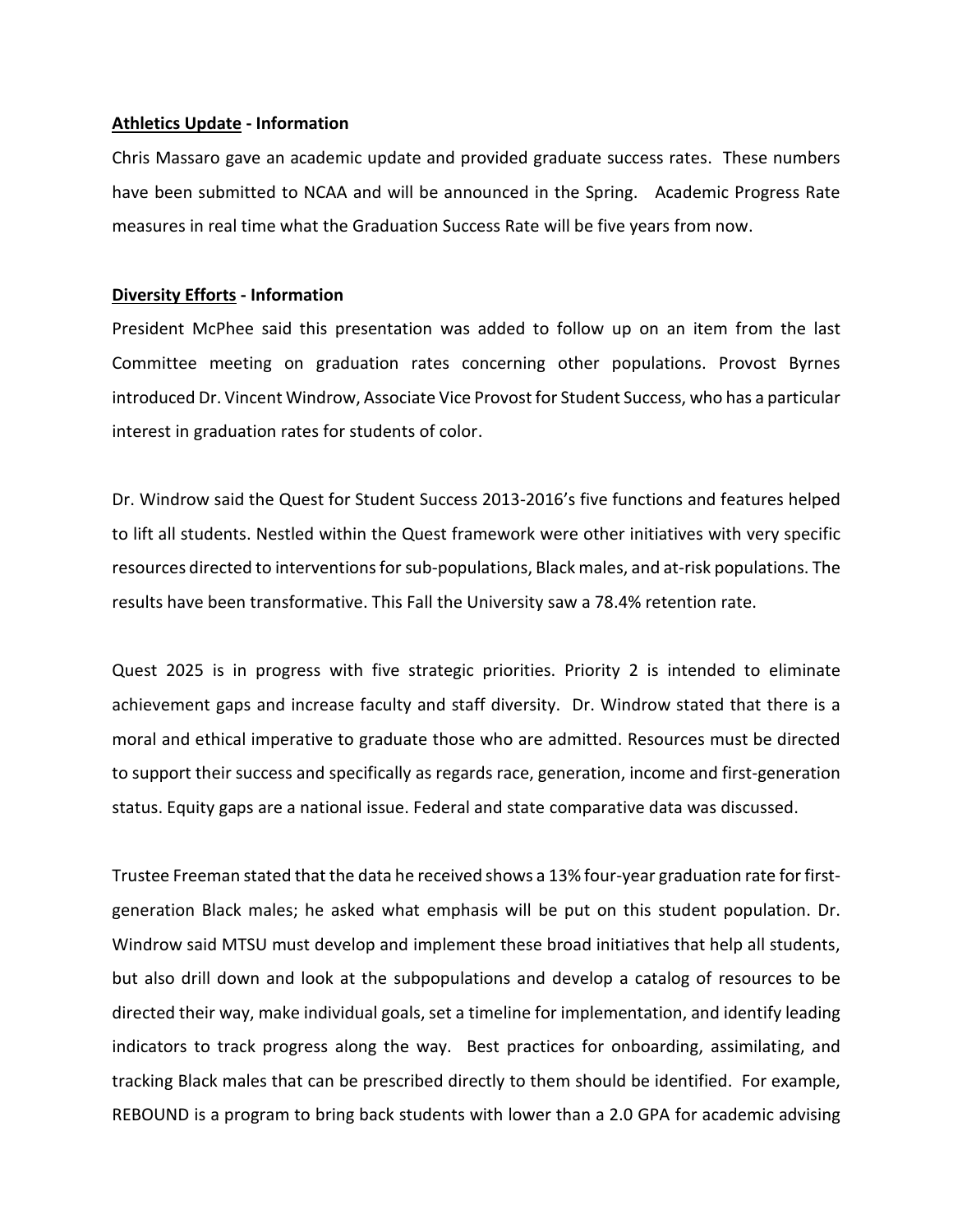and to talk about skill sets to move them forward. Students who participated in REBOUND were 50% more likely to return the next Fall semester.

Trustee Freeman asked how much additional funding would be received if the Black male graduation rate increased to the same rate as that for White students. Mr. Thomas answered that the Black male population would fit in focus population groups as well as the graduation rate category, so they would count as 1.8; if they were also adults, they would count two times. MTSU would receive more funding in tuition alone.

Trustee Freeman asked about increasing African American tenured faculty. Dr. Windrow said this would be addressed in the Quest 2025 as well.

Trustee Freeman asked if students who have dropped out are tracked. Dr. Windrow introduced Dr. Rick Sluder, Vice Provost for Student Success and Dean of University College, who explained that MTSU has a real-time, sophisticated system of reaching out to students who drop out or have not registered for the next semester. It is made clear that their reenrollment is the goal.

Trustee Freeman mentioned the 100% graduation rate among athletes and asked what is being done to help them cross the finish line that could possibly carry over to other students. President McPhee said that 50 new academic advisors were hired, and their responsibilities are to follow through and work with every student as is done with student-athletes. The structured activities in Athletics is a differential factor when dealing with a larger population. Chairman Smith added that coaches expect their student-athletes to go to class or they can't play. Other students do not have this pressure.

Trustee Freeman wrapped up by stating he is hopeful that MTSU can do better as it relates to graduating people of color, not just for them to live their dreams, but also for the Board to say it has done its best to make this happen.